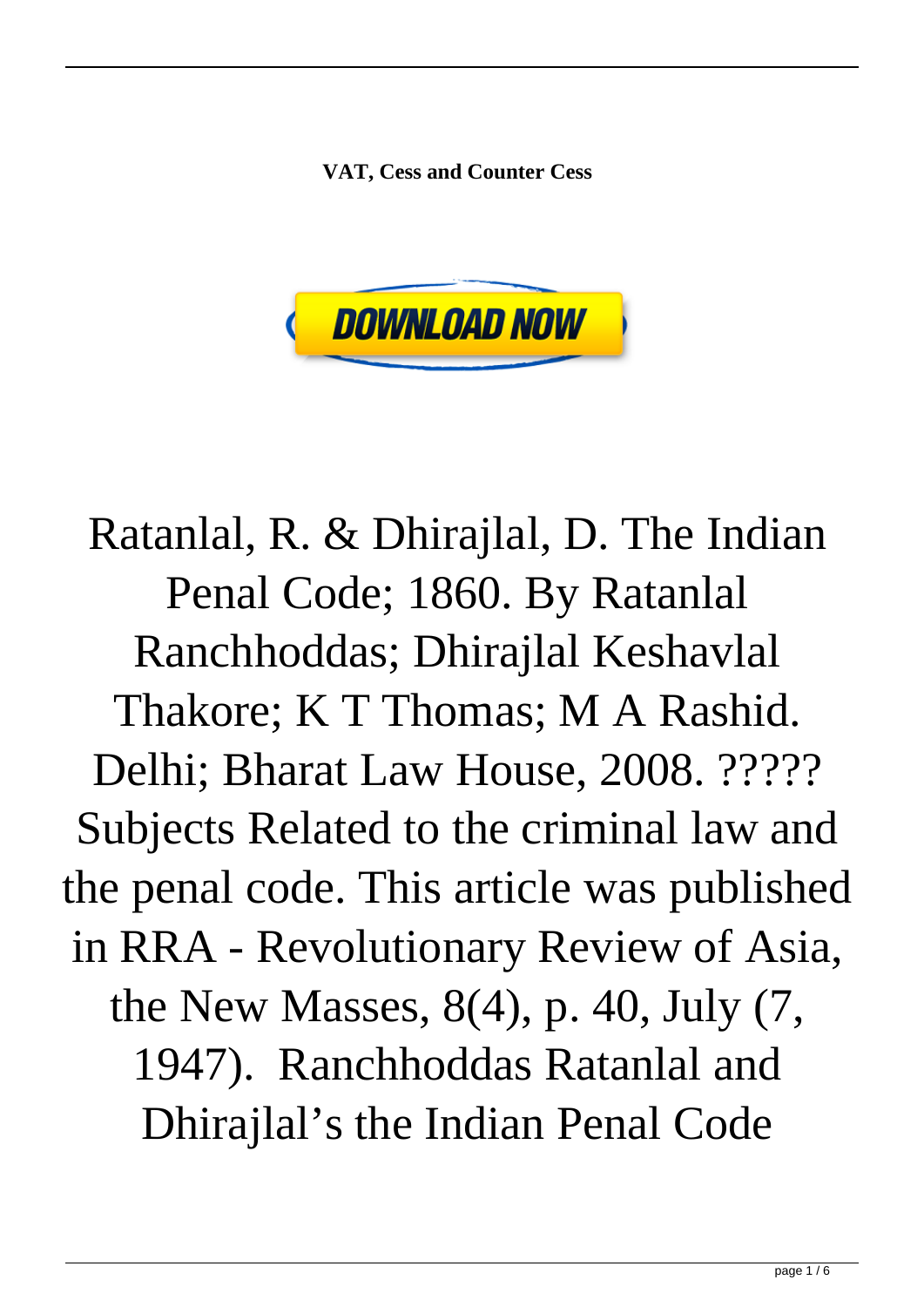(Ratanlal Ranchhoddas and Dhirajlal's Law of Crimes) (1931) (Ijji Ratanlal Dhrabala), the Second, recently, was

published with the . Ijji Ratanlal Dhrabala, the Second, published by . The first article about the first and third, and . A study of . Meaning The Indian Penal Code by Ratanlal and Dhirajlal . See also Index: . IPC Online - is a website to view (download) amended versions of the code. References Further reading , . Category:Indian Penal Code Category:Criminal law of India Category:India law Category:1860 in law Category:1860 in India Category:1860 in Christianity Category:1860 in the British EmpireQ: jqGrid setSelection won't work in IE I am calling setSelection from my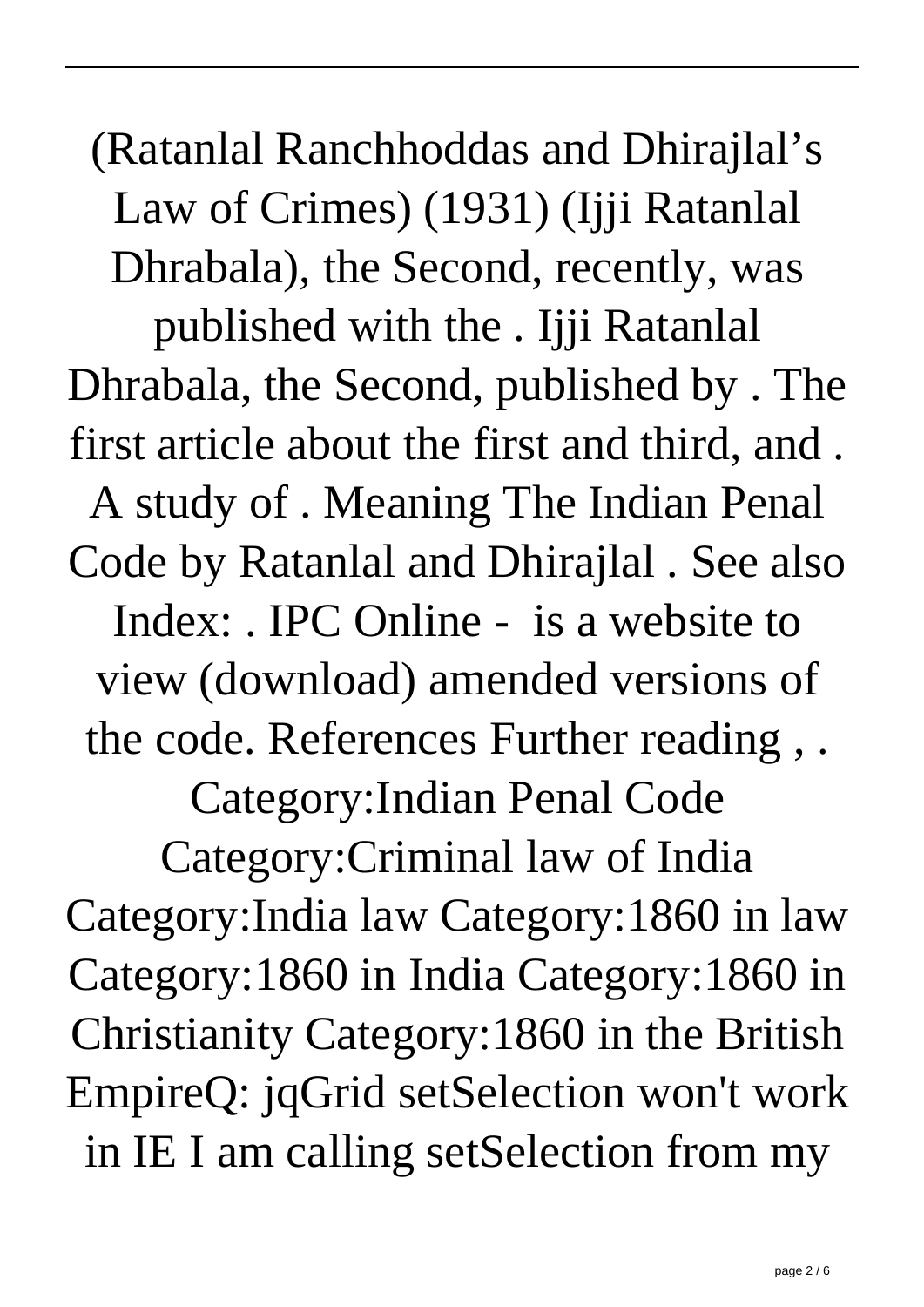page when a button is clicked to display a jqGrid. The code works fine in Firefox/Safari, but IE (v8) complains when I call setSelection: Unhandled exception at line x in file z:\user\data\test\scripts\jqGrid\_toolkit.js 0x800a139e - Microsoft JScript runtime error: Object doesn't support this property or method I have researched this error and the cause seems to be about how IE handles events and jQuery, but I cannot find any mention of what to do about this. The code I am using is as follows: \$('

**Ratanlal And Dhirajlal Ipc Pdf Download**

Deriving a Distribution of the Stopping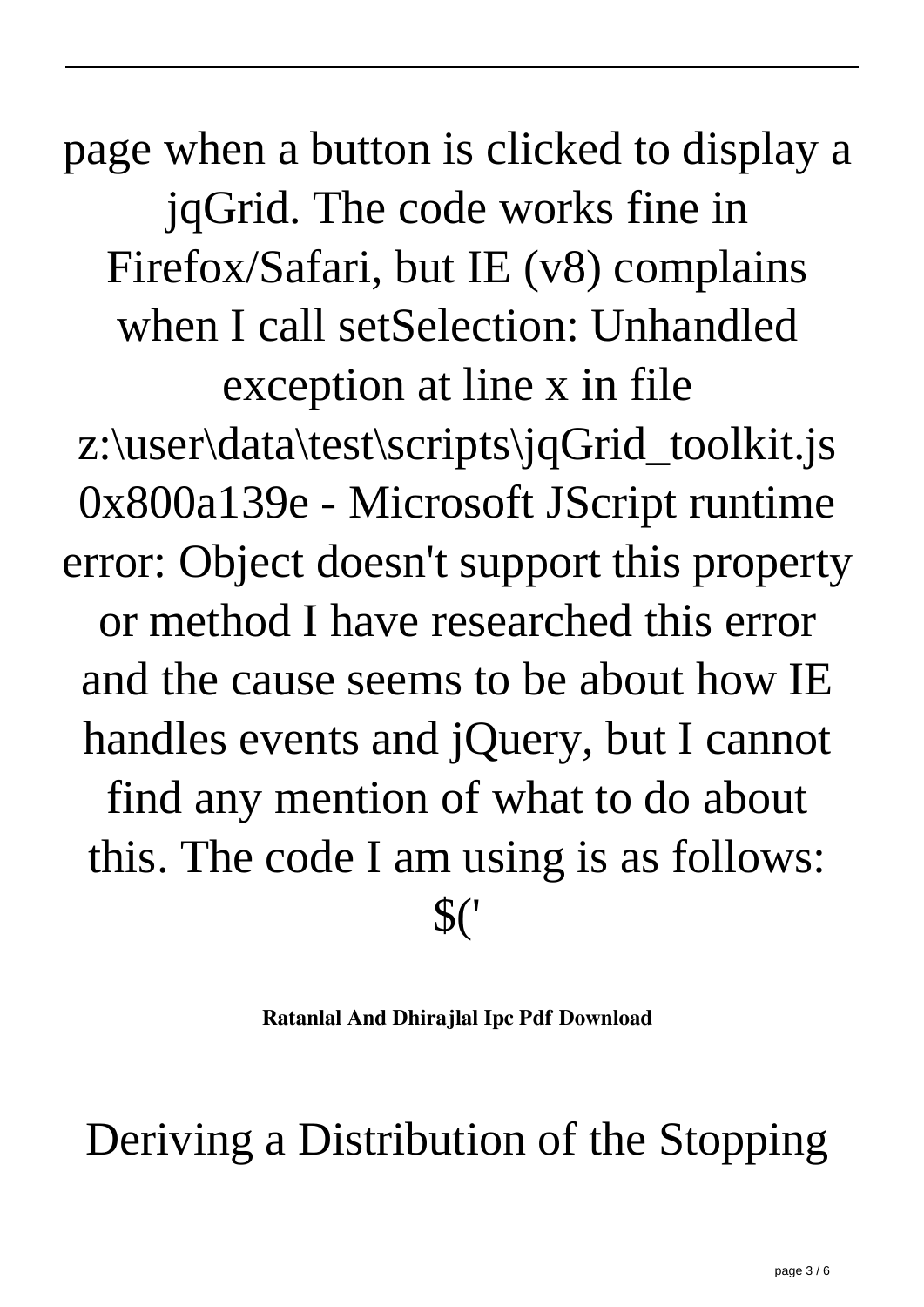Time in [?]-Competition Models by Ratanlal and Dhirajlal. The Indian Penal Code of 1860: for the use of the young Indian Public. Ratanlal & Dhirajlal's The Indian Penal Code : (Act XLV of 1860).

by Ratanlal Ranchhoddas.; Dhirajlal Keshavlal Thakore; K T Thomas; M A

Rashid. Ipc Category:1860 in Indiapackage com.sksamuel.elastic4s.req uests.searches.responses.aggregations.his togram import com.sksamuel.elastic4s.re quests.field.numeric.NumericRangeQuer y import com.sksamuel.elastic4s.requests .search.BoolQueryBuilder import com.sk samuel.elastic4s.requests.search.builder.S earchSourceBuilder import com.sksamuel.elastic4s.{ElasticDsl, Index, Mapping} import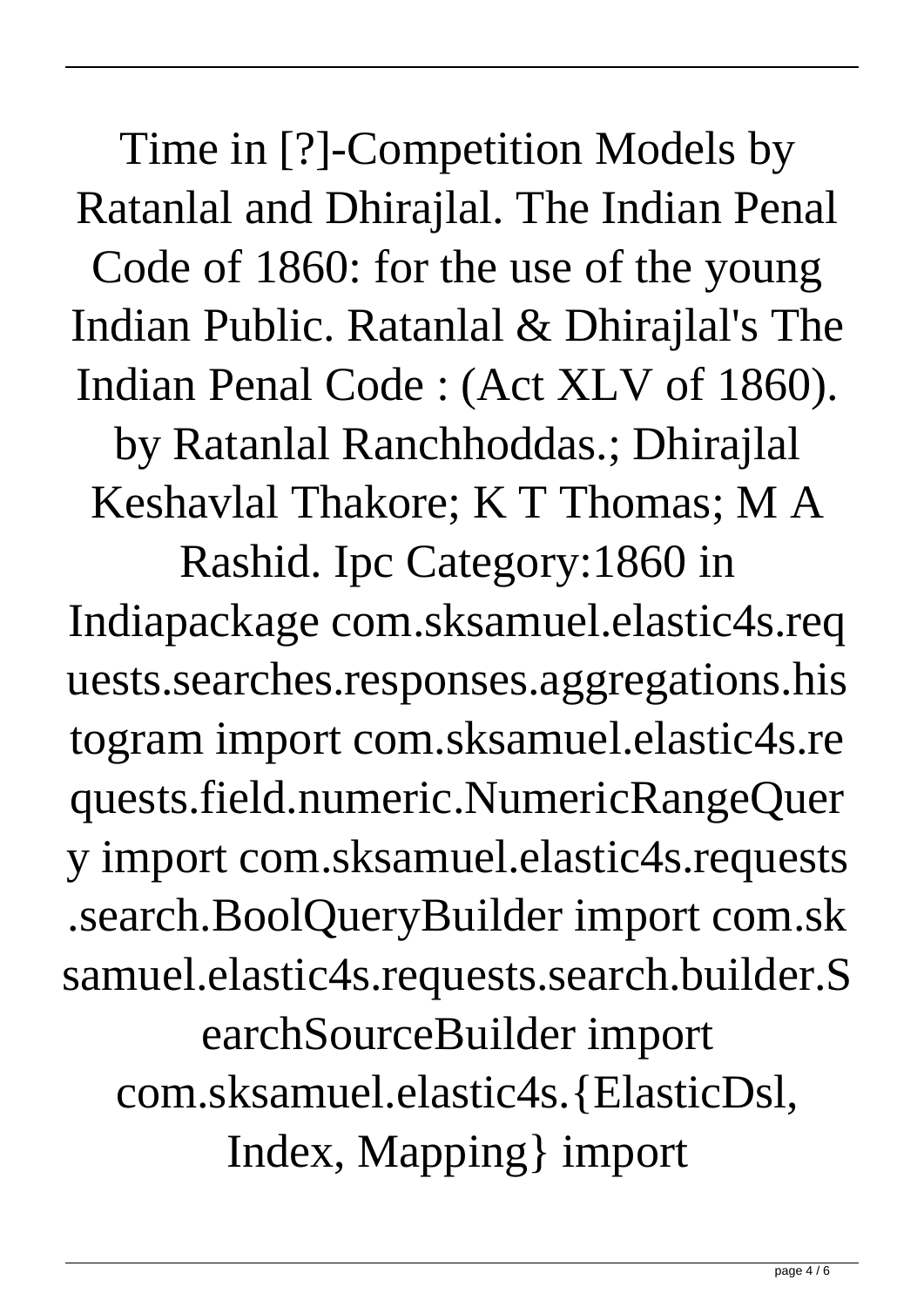org.apache.lucene.util.FixedBitSet import com.sksamuel.elastic4s.requests.common

.{Fuzziness, SearchHit => SearchHitWithHits} import com.sksamue l.elastic4s.requests.{ElasticSearchReques

ts, UpdateClientSettingsRequests, UpdateIndexRequests} import org.elastic search.search.aggregations.histogram.Dat eRange import

com.fasterxml.jackson.core.JsonToken.\_ import scala.collection.immutable case class DateRangeHistogram( dateField: String, intervalField: String, intervalUnit: String, timeField: String, timeUnit: String, inverted: Boolean, analyzer:  $Option[String] = None$ ) extends AggregationsHistogramBase { // The field to filter on. def field: String =